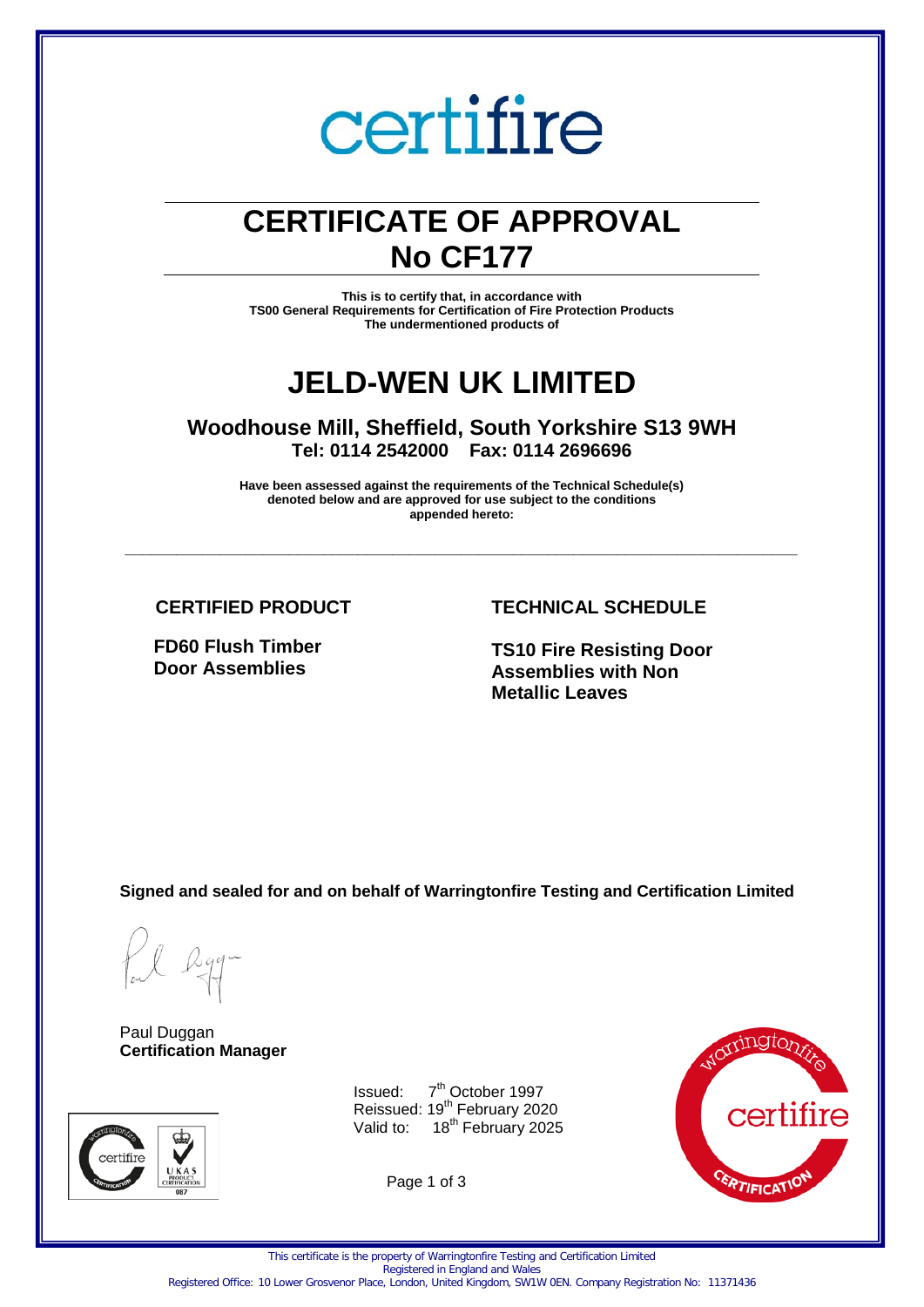# certifire

# **CERTIFICATE No CF177 JELD-WEN UK LIMITED**

## **FD60 FLUSH TIMBER DOOR ASSEMBLIES**

This approval relates to the use of the above doors in providing fire resistance of 60 minutes insulation (if incorporating not more than 20% of uninsulating glass) and 60 minutes integrity as defined in BS 476: Part 22. Subject to the undermentioned conditions, the doors would be expected to meet the relevant requirements of BS 9999 for FD60 door assemblies when used in accordance with the provisions therein.

- 1. This certification is provided to the client for their own purposes and we cannot opine on whether it will be accepted by Building Control authorities or any other third parties for any purpose.
- 2. The doors are approved on the basis of:
	- i) Initial type testing
	- ii) Audit testing at the frequency specified in TS10
	- iii) A design appraisal against TS10
	- iv) Certification of quality management system to BS EN ISO 9001: 2008
	- v) Inspection and surveillance of factory production control
- 3. The doors comprise cellulosic (flaxboard) cored leaves, with internal timber framing, in various finishes for use with timber frames incorporating intumescent edge seals (ITT FD60).
- 4. This approval is applicable to both complete door assemblies and door leaves. Where the door is not supplied in a completely fitted form it is a condition of this approval that an agreed Data Sheet accompanies the product and is complied with in its entirety. Failure to do so will invalidate this approval and may jeopardise the fire performance of the door.
- 5. This approval is applicable to single-acting, single and double-leaf, latched and unlatched, ITT assemblies with leaves 54 mm thick, at leaf dimensions up to those given in the Table 1 below:

| Door assembly              | Max. Height   | Max. Width     | Max. Area         |
|----------------------------|---------------|----------------|-------------------|
| configuration              | (mm)          | (mm)           | (m <sup>2</sup> ) |
| Single-Acting, Single-Leaf | 2439          | 1031           | 2.20              |
| Latched / Unlatched        | (at 937 wide) | (at 2134 high) |                   |
| Single-Acting, Double-Leaf | 2439          | 1031           | 2.20              |
| Latched / Unlatched        | (at 937 wide) | (at 2134 high) |                   |

# **Table 1**

- All doorset configurations may incorporate overpanels which include a transom rail as detailed within data sheet.
- $(2)$  Under no circumstances must either the maximum height or maximum width be exceeded without separate CERTIFIRE approval.

Page 2 of 3 Signed E/128

fil agg-

Issued: 7 7<sup>th</sup> October 1997 Reissued: 19<sup>th</sup> February 2020 Valid to: 18<sup>th</sup> February 2025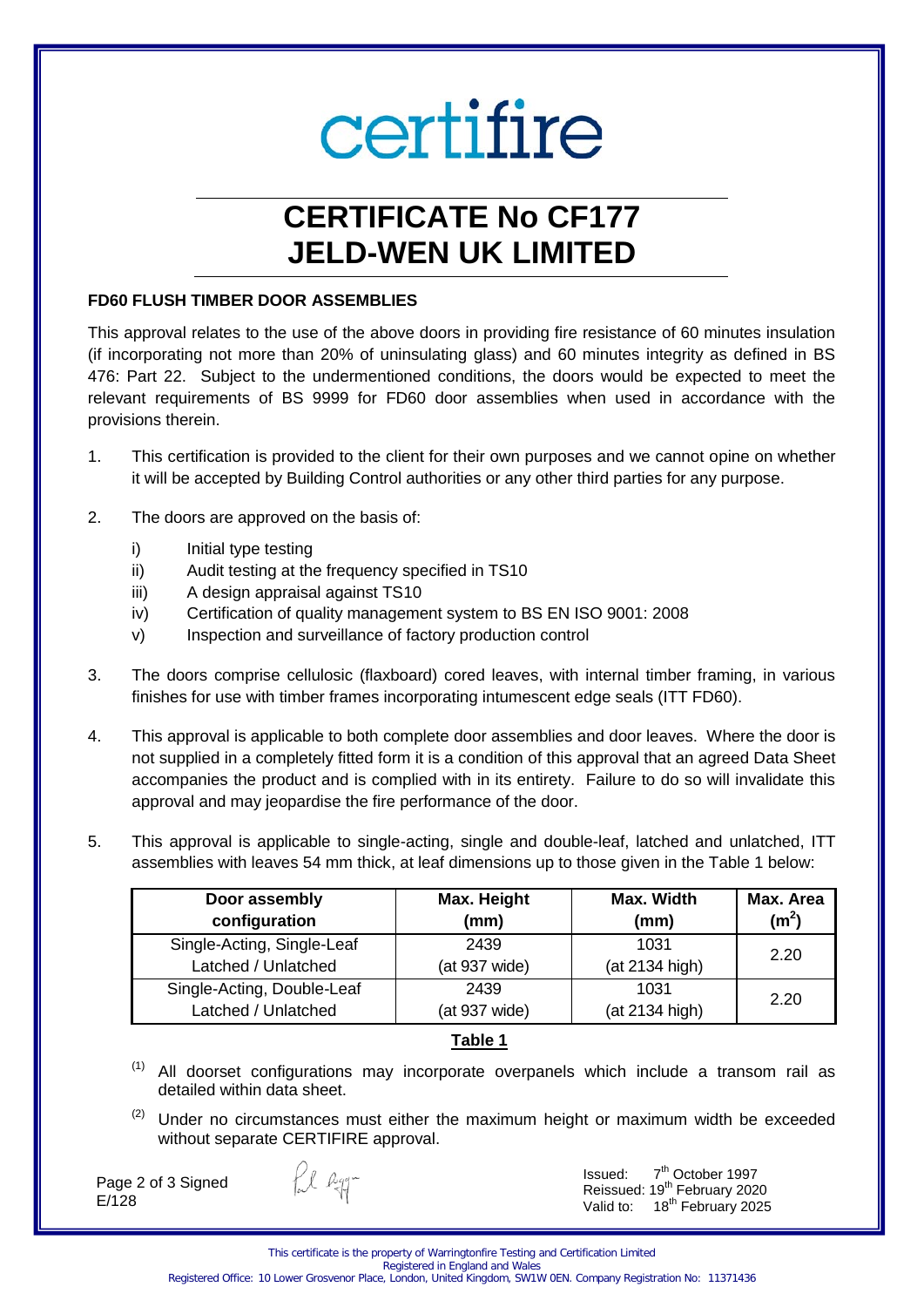# certifire

# **CERTIFICATE No CF177 JELD-WEN UK LIMITED**

### **FD60 FLUSH TIMBER DOOR ASSEMBLIES**

- 6. Glazing shall only be undertaken by the door manufacturer, or a CERTIFIRE approved Licensed Door Processor, and shall be in accordance with the Data Information Sheet and Construction Specification. No site cutting or glazing of apertures is permitted.
- 7. Hardware items, including closing devices and intumescent fire seals, shall be as specified in the Data Sheet.
- 8. The door assembly shall be mechanically fixed to wall constructions having a fire resistance of at least 60 minutes.
- 9. Labels to the CERTIFIRE design or approved by CERTIFIRE, referencing CERTIFIRE and CERTIFIRE Ref. No. CF177 and FD60 classifications resistance shall be affixed to each door in the prescribed position.
- 10. This approval relates to on-going production. The product and/or its immediate packaging is identified with the manufacturer's name, the product name or number, the CERTIFIRE name or name and mark, together with the CERTIFIRE certificate number and application when appropriate.

Page 3 of 3 Signed E/128

.

fil agg-

Issued: 7 7<sup>th</sup> October 1997 Reissued: 19<sup>th</sup> February 2020 Valid to: 18<sup>th</sup> February 2025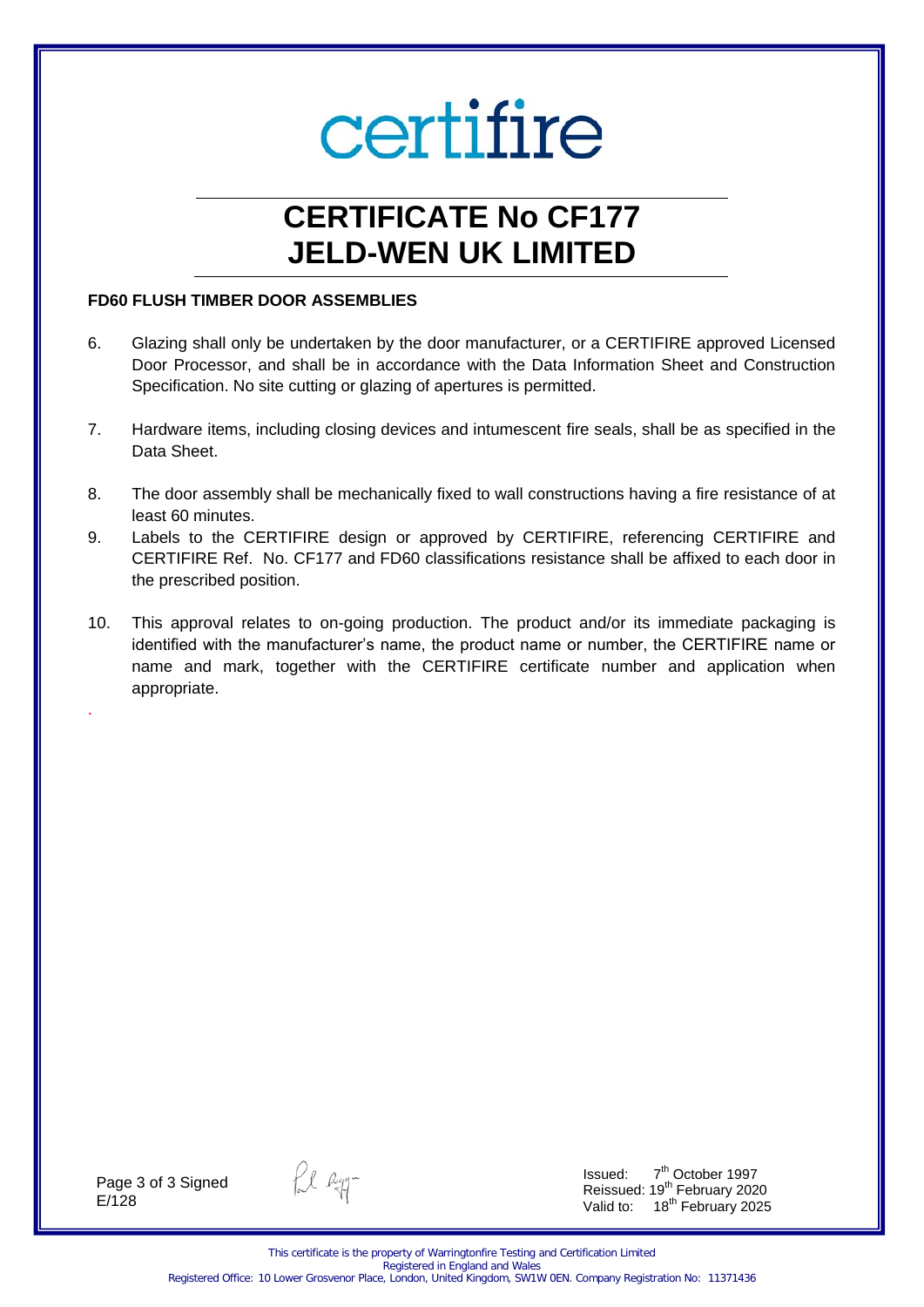# **JELD-WEN FD60 TIMBER DOOR ASSEMBLIES CF177 DATA SHEET**

# **1. General**

This door leaf has been fire tested and is certified by CERTIFIRE as being capable of providing fire resistance of 60 minutes integrity and 60 minutes insulation (if incorporating not more than 20% of uninsulated glass) as defined in BS 476: Part 22, when installed in accordance with the following conditions. Subject to these, the door will meet the relevant requirements of BS 9999 for FD 60 when used in accordance with the provisions therein.

In recognition of this, the leaf carries a prefixed label on the top or hanging edge of the door, issued under the terms of the CERTIFIRE scheme. This label uniquely identifies the door leaf, the manufacture of which complies with a CERTIFIRE approved Quality Management System and is subject to on-going surveillance. This label shall not be removed.

It is emphasised that the certification is conditional upon the following instructions being complied with in their entirety. Failure to do so will invalidate this approval and may jeopardise the fire performance of the door. Door assemblies supplied pre-fitted with components by Jeld-Wen UK Limited may be considered to meet the requirements in respect of those items.

# **2. Door Leaf Dimensions**

This approval is applicable to single-action, single and double-leaf, latched and unlatched, assemblies at leaf dimensions up to those detailed within Table 1 below.

| Door assembly              | Max. Height   | Max. Width     | Max. Area         |
|----------------------------|---------------|----------------|-------------------|
| configuration              | (mm)          | (mm)           | (m <sup>2</sup> ) |
| Single-Acting, Single-Leaf | 2439          | 1031           | 2.20              |
| Latched / Unlatched        | (at 937 wide) | (at 2134 high) |                   |
| Single-Acting, Double-Leaf | 2439          | 1031           | 2.20              |
| Latched / Unlatched        | (at 937 wide) | (at 2134 high) |                   |

# **Table 1**

 $(1)$  All doorset configurations may incorporate overpanels which include a transom rail as detailed within data sheet.

- $(2)$  Under no circumstances must either the maximum height or maximum width be exceeded without separate CERTIFIRE approval.
- $(3)$  Double-leaf door assemblies (including plain / square meeting stiles only) may incorporate leaves of unequal width providing the smaller leaf is a minimum of 40% of the width of the larger leaf.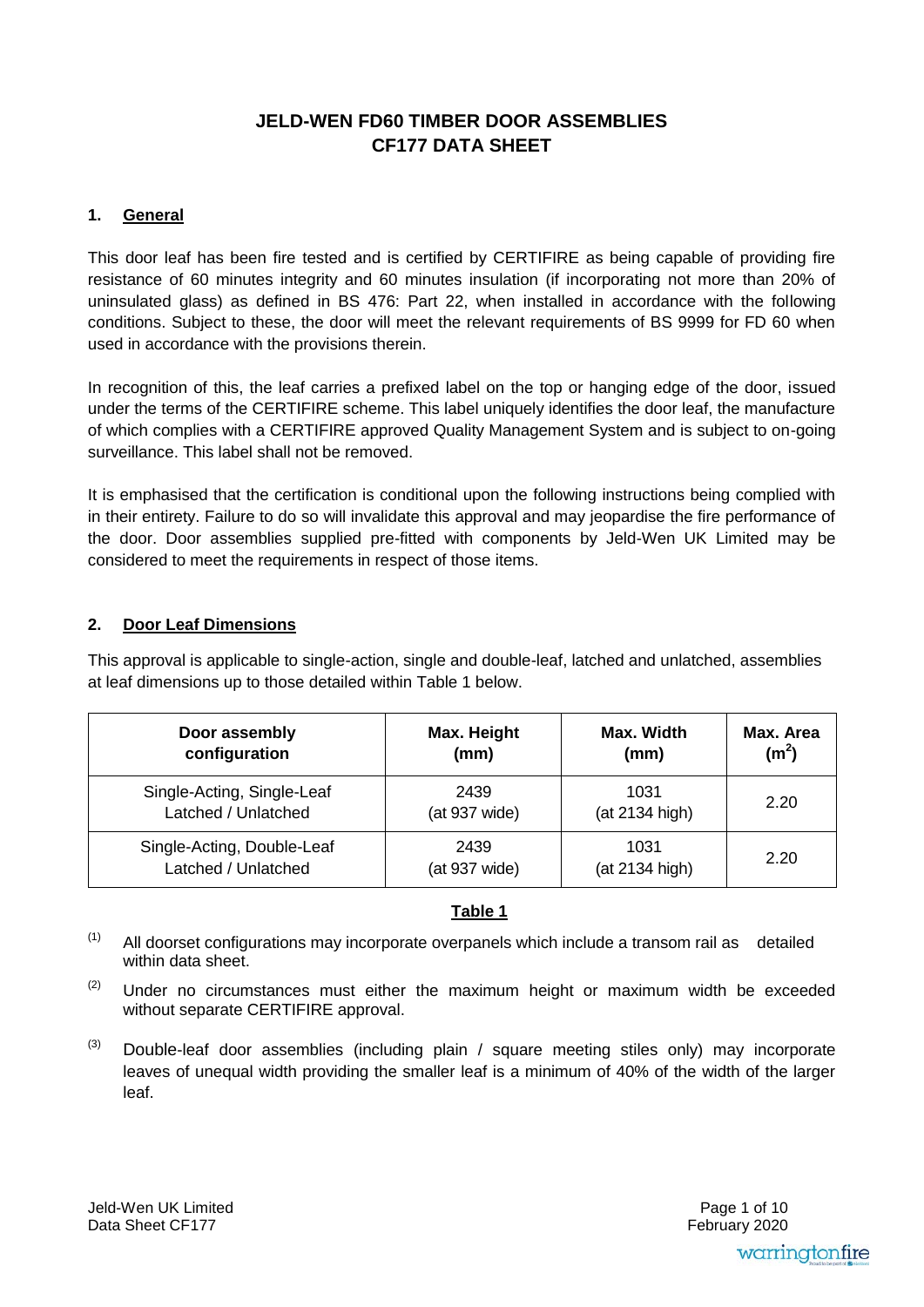# **3. Door Frame**

To be any of the following:

| Hardwood                                           | Density:<br>i)                                                            | 590 kg/ $m3$ minimum                                                                                                         |  |
|----------------------------------------------------|---------------------------------------------------------------------------|------------------------------------------------------------------------------------------------------------------------------|--|
| Excluding Ash, Beech,<br>Iroko, Towri & Gerrongang | ii) Dimensions:                                                           | 85 mm by 32 mm min.                                                                                                          |  |
|                                                    | iii) Door Stop:                                                           | 25 mm by 12 mm deep pinned, screwed, or rebated<br>from solid (590 kg/m <sup>3</sup> minimum).                               |  |
|                                                    |                                                                           | Where rebated from solid the overall frame thickness<br>must be increased by 12 mm to accommodate the<br>12 mm rebate depth. |  |
|                                                    |                                                                           | Where the stop is planted it will be glued and pined<br>or pinned only using 40 mm long steel pins.                          |  |
| Jointing:                                          | Mortice and tenon or half lapped joints with the head screw fixed to the  |                                                                                                                              |  |
|                                                    | jambs using two steel screws                                              |                                                                                                                              |  |
| Door to frame gaps:                                | Not to exceed 3 mm except at threshold where up to 10 mm is<br>permitted. |                                                                                                                              |  |

# **4. Overpanels / Sidepanels**

Transomed overpanels, manufactured to the same specification as the door leaves, may be included up to 1000 mm high, with a transom rail of minimum dimensions as frame sections.

Mullioned sidepanels, manufactured to the same specification as the door leaves, may be included up to 1000 mm wide, with a mullion rail of minimum dimensions as frame sections.

Overpanels / sidepanels shall be fixed using steel screws at a maximum of 400 mm centres and a maximum of 100 mm from each corner, through centre of panel to a depth of at least 30 mm.

Entire overpanel may be glazed in accordance with point 5 below.

# **5. Glazed Fanlights**

Any CERTIFIRE approved glazing systems may be used providing the specification and installation details given in the appropriate certification documents are adhered to.

# **6. Supporting Construction**

The door assemblies are approved to be installed in brick, block, masonry, timber or an appropriate timber stud/plasterboard lined partition of minimum thickness 85 mm, providing at least 60 minutes fire resistance. Where stud partitions are used these should be suitably constructed to provide a secure fixing for the door assemblies as recommended by the partition manufacturer.

#### **7. Installation**

The opening may be lined with hardwood which shall be continuous and of minimum width, 85 mm. Each door frame jamb to be fixed through to the wall at not less than three points with steel fixings at maximum 600 mm centres penetrating the wall to at least 50 mm. Architraves are optional with no restrictions on material, size or fixing.

Jeld-Wen UK Limited Data Sheet CF177

 February 2020 Page 2 of 10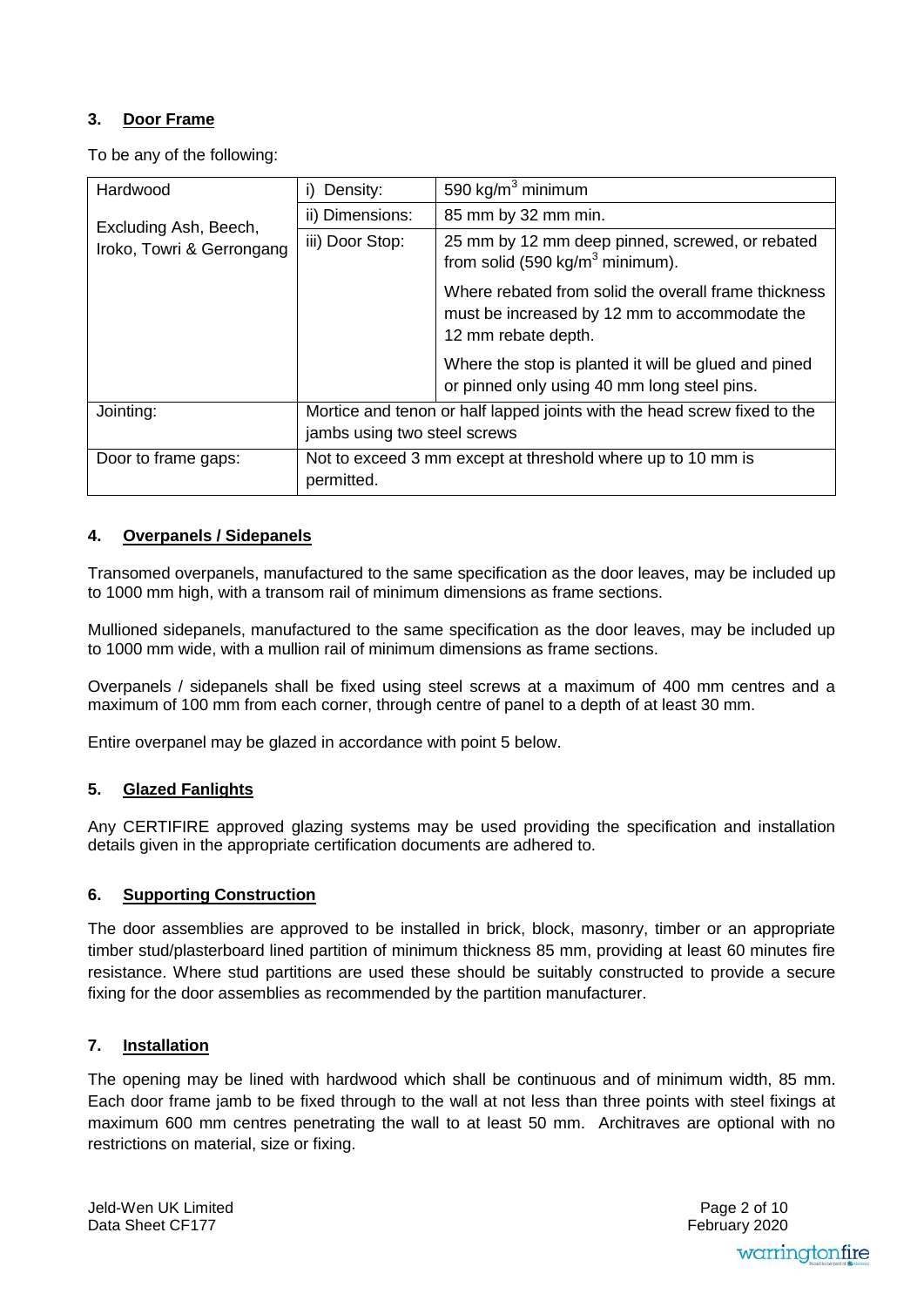Door assemblies shall be installed as stated in BS 8214. Suitable CERTIFIRE approved lineal gap sealing systems may also be utilised to protect the frame/supporting construction gap, subject to the conditions contained within the relevant certificate.

The use of third party accredited installers provides a means of ensuring that installations have been conducted by knowledgeable contractors, to appropriate standards, thereby increasing the reliability of the anticipated performance in fire.

Door leaves may be trimmed to fit the frame by the following maximum amounts:

- Stiles (each): 3 mm
- Top: 3 mm
- Bottom: 3 mm

Note that the maximum door to frame and door to threshold gaps specified shall not be exceeded, nor shall the door edge fitted with the CERTIFIRE label be trimmed since removal of the label will invalidate the certification.

The labelled edge may be subjected to minor 'shooting-in', providing the label is not damaged or removed in the process, and the amount of material removed does not exceed that stated previously.

# **8. Glazed Apertures**

All apertures to be factory prepared by Jeld-Wen, or a CERTIFIRE approved Licensed Door Processor. **No site cutting of apertures permitted as this will invalidate the certification.** 

Door may incorporate CERTIFIRE approved glazing systems subject to the conditions contained within the relevant CERTIFIRE certificate (e.g. maximum size associated with glass, system, edge cover, aperture lining requirements, etc.) and the maximum pane dimensions given below (whichever is smaller):

| Aperture dimensions: | identified in the table below:                                                                                                               | Doors may incorporate one or more vision panels to the maximum sizes                                                                                                                                |  |  |
|----------------------|----------------------------------------------------------------------------------------------------------------------------------------------|-----------------------------------------------------------------------------------------------------------------------------------------------------------------------------------------------------|--|--|
| Area:                | Maximum total glazed area of 0.4 $m2$ per leaf                                                                                               |                                                                                                                                                                                                     |  |  |
| Margins:             | Not less than 125 mm to top or bottom edges or 100 mm from vertical edges<br>and between apertures.                                          |                                                                                                                                                                                                     |  |  |
| Aperture lining:     | Where stated in the glazing tables below, apertures are to incorporate an<br>aperture lining in accordance with the following specification: |                                                                                                                                                                                                     |  |  |
|                      | Material:<br>Density:<br>Section size:<br>Position:                                                                                          | Softwood or hardwood (excluding Ash, Beech, Iroko, Towri<br>& Gerrongang)<br>Minimum 410 kg/rn <sup>3</sup><br>38 mm by 38 mm<br>1No to the top, bottom and both vertical edges of the<br>aperture. |  |  |

Hardwood / non-combustible setting blocks to be used where required to establish correct edge cover. Double-leaf door assemblies with equal width leaves shall both be similarly glazed.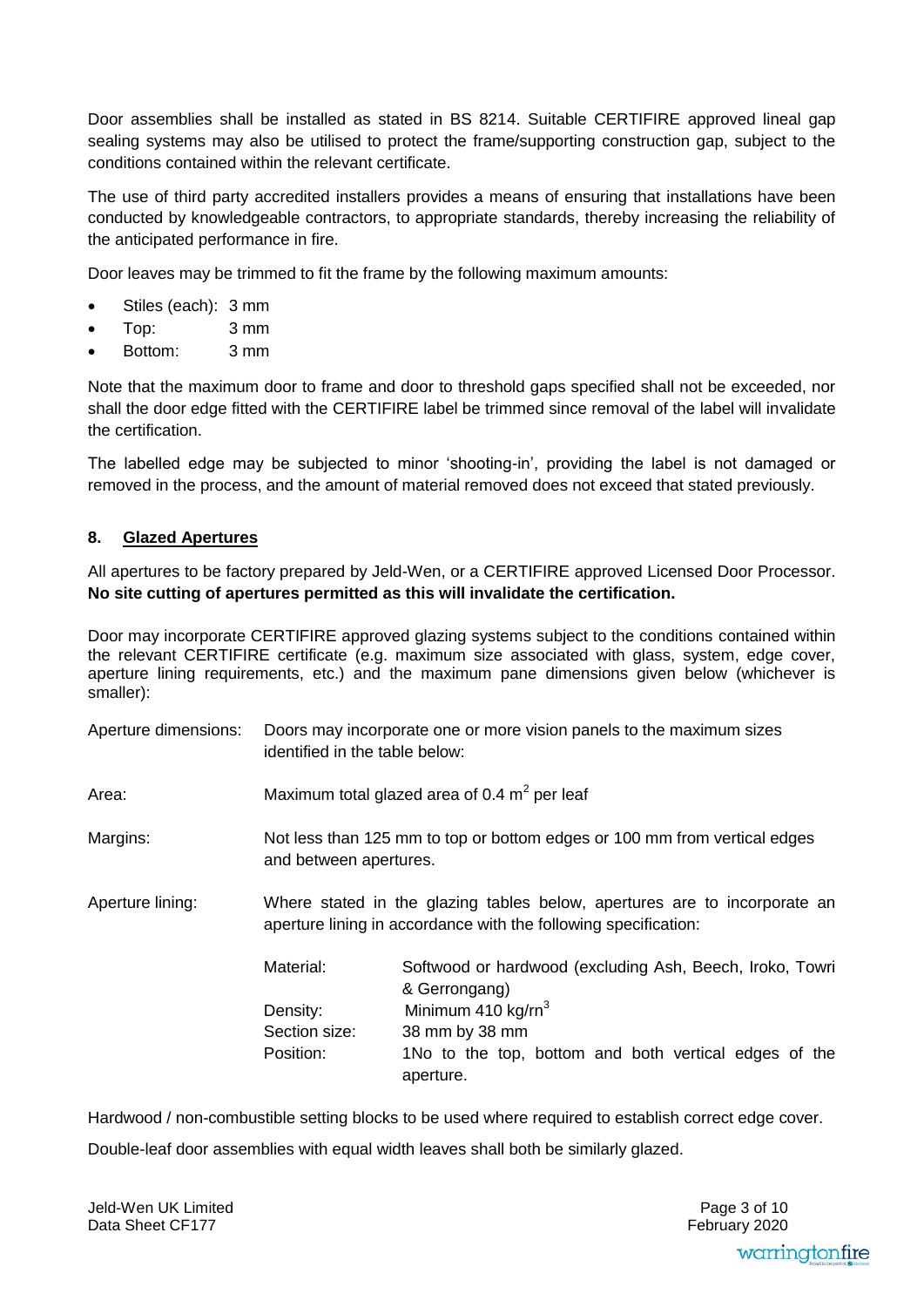| Intumescent<br>System                                                                  | <b>Bead Dimensions</b>                                                                                                                         | <b>Bead</b><br><b>Density</b>                                                           | <b>Fixings</b>                                                                                                                                                  | Max. Height<br>(mm)   | Max. Width<br>(mm)    | Max.<br>Dia. | Max.<br>Area<br>(m <sup>2</sup> ) |
|----------------------------------------------------------------------------------------|------------------------------------------------------------------------------------------------------------------------------------------------|-----------------------------------------------------------------------------------------|-----------------------------------------------------------------------------------------------------------------------------------------------------------------|-----------------------|-----------------------|--------------|-----------------------------------|
| System 90+<br>with $2 \times 52$ mm<br>Palusol aperture<br>liner<br>(no timber liner)  | 31 mm by 31 mm,<br>splayed min. 10° /<br>$max 20°$ with max<br>12 mm bolection<br>return<br>$(15 \text{ mm} + 2/-1 \text{ mm})$<br>edge cover) | Hardwood min<br>630 kg/m3<br>(excluding<br>Ash, Beech,<br>Iroko, Towri &<br>Gerrongang) | Min 58 mm long<br>No.8 steel screws<br>at max 150 mm<br>centres, min. four<br>fixings per bead.<br>Fixings skewed at<br>$20^\circ$ to the plane<br>of the leaf. | 1000<br>(at 400 wide) | 400<br>(at 1000 high) | N/A          | 0.4                               |
| System 90+<br>with $2 \times 52$ mm<br>Palusol aperture<br>liner.<br>(no timber liner) | 19 mm x 25 mm,<br>splayed 45° with<br>max 10 mm<br>bolection return<br>$(15 \text{ mm} + 2/-1 \text{ mm})$<br>edge cover)                      | Hardwood min<br>630 kg/m3<br>(excluding<br>Ash, Beech,<br>Iroko, Towri &<br>Gerrongang) | Min 58 mm long<br>No.8 steel screws<br>at max 150 mm<br>centres, min. four<br>fixings per bead.<br>Fixings skewed at<br>$20^\circ$ to the plane<br>of the leaf. | 1000<br>(at 400 wide) | 400<br>(at 1000 high) | N/A          | 0.4                               |

Note: Apertures utilising the System 90+ glazing system may be square / rectangular only.

# **Non-insulating glasses:** 6 mm thick Pyran S glass with Sealmaster Fireglaze 60

| <b>Intumescent</b><br>System                                                          | <b>Bead Dimensions</b>                                                                                                        | <b>Bead</b><br><b>Density</b>                                                           | <b>Fixings</b>                                                                                                                                           | Max. Height<br>(mm)  | Max. Width<br>(mm)   | Max.<br>Dia. | Max.<br>Area<br>(m <sup>2</sup> ) |
|---------------------------------------------------------------------------------------|-------------------------------------------------------------------------------------------------------------------------------|-----------------------------------------------------------------------------------------|----------------------------------------------------------------------------------------------------------------------------------------------------------|----------------------|----------------------|--------------|-----------------------------------|
| Fireglaze 60<br>complete with a<br>54 mm wide<br>aperture liner.<br>(no timber liner) | 31 mm by 31 mm,<br>splayed min. 10° /<br>$max 20°$ with max<br>12 mm bolection<br>return<br>(15 mm +2/-1 mm<br>edge cover)    | Hardwood min<br>630 kg/m3<br>(excluding<br>Ash, Beech,<br>Iroko, Towri &<br>Gerrongang) | Min 58 mm long<br>No.8 steel screws<br>at max 150 mm<br>centres, min. four<br>fixings per bead.<br>Fixings skewed at<br>20° to the plane<br>of the leaf. | 800<br>(at 500 wide) | 500<br>(at 800 high) | 500          | 0.4                               |
| Fireglaze 60<br>complete with a<br>54 mm wide<br>aperture liner.<br>(no timber liner) | 19 mm x 25 mm,<br>splayed 45° with<br>$max 10$ mm<br>bolection return<br>$(15 \text{ mm} + 2/ - 1 \text{ mm})$<br>edge cover) | Hardwood min<br>630 kg/m3<br>(excluding<br>Ash, Beech,<br>Iroko, Towri &<br>Gerrongang) | Min 58 mm long<br>No.8 steel screws<br>at max 150 mm<br>centres, min. four<br>fixings per bead.<br>Fixings skewed at<br>20° to the plane<br>of the leaf. | 800<br>(at 500 wide) | 500<br>(at 800 high) | 500          | 0.4                               |

Note: Apertures utilising the Fireglaze 60 glazing system may be square / rectangular / Circular / curved.

Jeld-Wen UK Limited Data Sheet CF177

 February 2020 Page 4 of 10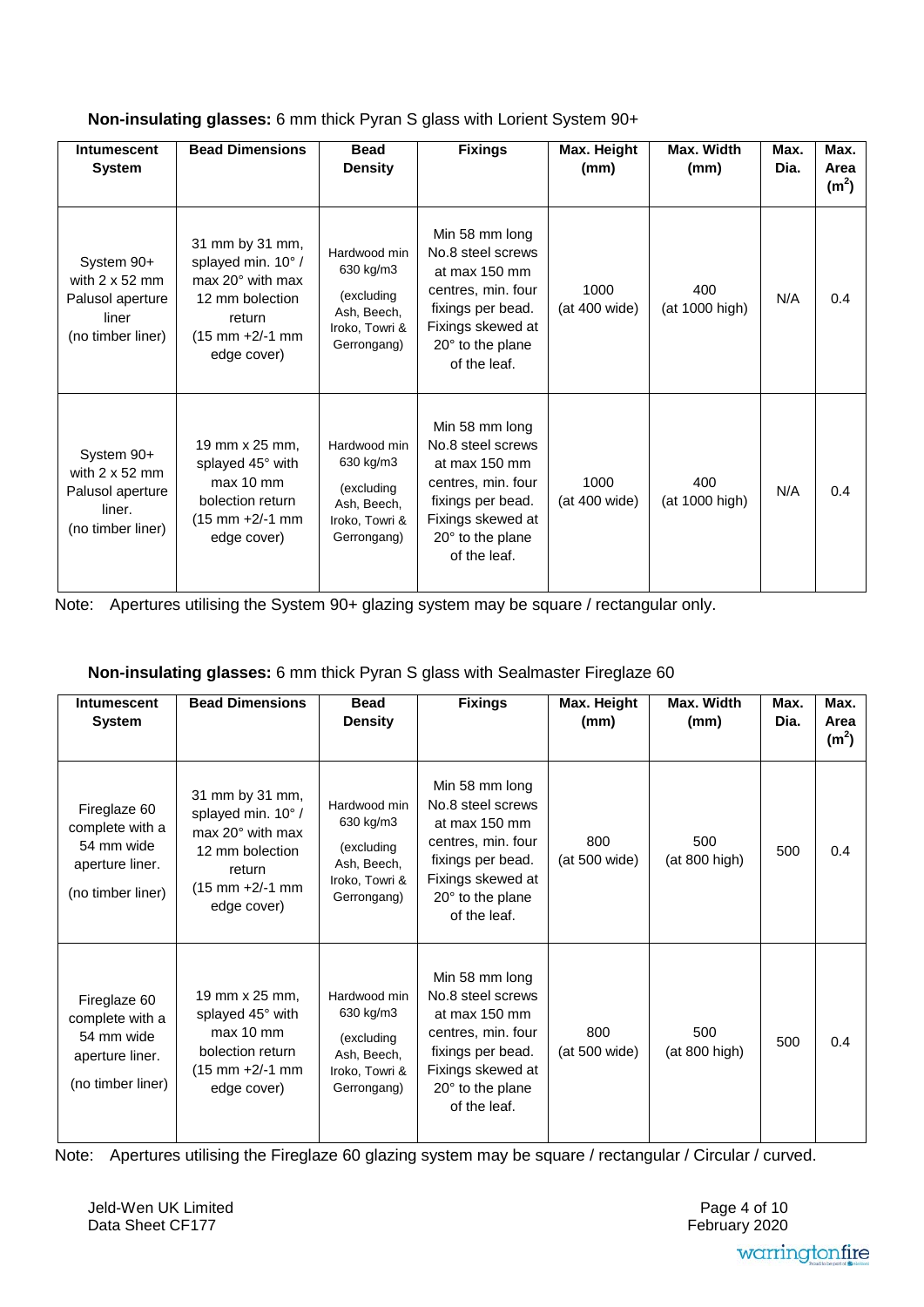| Non-insulating glasses: 6 mm thick Pyran S glass with Intumescent Seals Ltd. Therm-A-Glaze 60 |  |  |
|-----------------------------------------------------------------------------------------------|--|--|
|-----------------------------------------------------------------------------------------------|--|--|

| <b>Intumescent</b><br><b>System</b>                                                                   | <b>Bead Dimensions</b>                                                                                                       | <b>Bead</b><br><b>Density</b>                                                           | <b>Fixings</b>                                                                                                                                                                              | Max. Height<br>(mm)   | Max. Width<br>(mm)    | Max.<br>Dia. | Max.<br>Area<br>(m <sup>2</sup> ) |
|-------------------------------------------------------------------------------------------------------|------------------------------------------------------------------------------------------------------------------------------|-----------------------------------------------------------------------------------------|---------------------------------------------------------------------------------------------------------------------------------------------------------------------------------------------|-----------------------|-----------------------|--------------|-----------------------------------|
| Therm-A-Glaze<br>60 complete<br>with a 54 mm<br>wide aperture<br>liner.<br>(timber liner<br>required) | 31 mm by 31 mm,<br>splayed min. 10° /<br>max 20° with max<br>12 mm bolection<br>return<br>$(15$ mm $+2/-1$ mm<br>edge cover) | Hardwood min<br>630 kg/m3<br>(excluding<br>Ash, Beech,<br>Iroko, Towri &<br>Gerrongang) | Min 58 mm long<br>No.8 steel screws<br>or min 50 mm<br>long steel pins at<br>max 150 mm<br>centres, min. four<br>fixings per bead.<br>Fixings skewed at<br>20° to the plane<br>of the leaf. | 1700<br>(at 235 wide) | 400<br>(at 1000 high) | N/A          | 0.4                               |
| Therm-A-Glaze<br>60 complete<br>with a 54 mm<br>wide aperture<br>liner.<br>(timber liner<br>required) | 19 mm x 25 mm,<br>splayed 45° with<br>max 10 mm<br>bolection return<br>$(15 \text{ mm} + 2/-1 \text{ mm})$<br>edge cover)    | Hardwood min<br>630 kg/m3<br>(excluding<br>Ash, Beech,<br>Iroko, Towri &<br>Gerrongang) | Min 58 mm long<br>No.8 steel screws<br>or min 50 mm<br>long steel pins at<br>max 150 mm<br>centres, min. four<br>fixings per bead.<br>Fixings skewed at<br>20° to the plane<br>of the leaf. | 1700<br>(at 235 wide) | 400<br>(at 1000 high) | N/A          | 0.4                               |
| Therm-A-Glaze<br>60 complete<br>with a 54 mm<br>wide aperture<br>liner.<br>(no timber liner)          | 31 mm by 31 mm,<br>splayed min. 10° /<br>max 20° with max<br>12 mm bolection<br>return<br>$(15$ mm $+2/-1$ mm<br>edge cover) | Hardwood min<br>630 kg/m3<br>(excluding<br>Ash, Beech,<br>Iroko, Towri &<br>Gerrongang) | Min 58 mm long<br>No.8 steel screws<br>at max 150 mm<br>centres, min. four<br>fixings per bead.<br>Fixings skewed at<br>20° to the plane<br>of the leaf.                                    | 800<br>(at 250 wide)  | 400<br>(at 500 high)  | N/A          | 0.2                               |
| Therm-A-Glaze<br>60 complete<br>with a 54 mm<br>wide aperture<br>liner.<br>(no timber liner)          | 19 mm x 25 mm,<br>splayed 45° with<br>max 10 mm<br>bolection return<br>$(15$ mm $+2/-1$ mm<br>edge cover)                    | Hardwood min<br>630 kg/m3<br>(excluding<br>Ash, Beech,<br>Iroko, Towri &<br>Gerrongang) | Min 58 mm long<br>No.8 steel screws<br>at max 150 mm<br>centres, min. four<br>fixings per bead.<br>Fixings skewed at<br>20° to the plane<br>of the leaf.                                    | 800<br>(at 250 wide)  | 400<br>(at 500 high)  | N/A          | 0.2                               |

Note: Apertures utilising the Therm-A-Glaze 60 glazing system and a timber aperture liner may be square / rectangular only.

 Apertures utilising the Therm-A-Glaze 60 glazing system and no timber aperture liner may be square / rectangular / Polygon / Triangular, but are limited to an area of  $0.2m^2$ .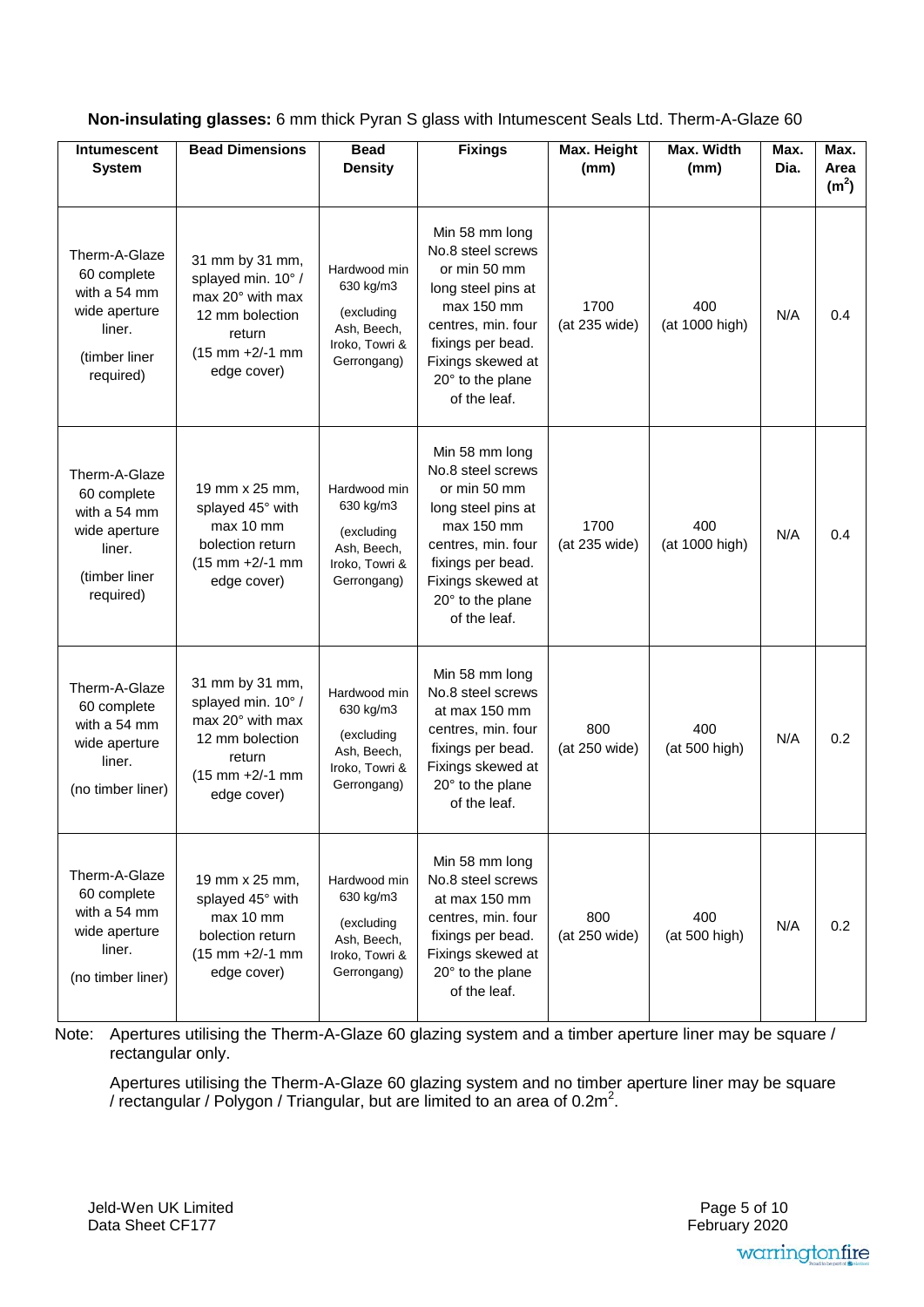# **9. Intumescent Seals**

CERTIFIRE certificated intumescent seals are required to be fitted to these doors as below.

| Door assembly                                                           | <b>Position</b>   | <b>Required Intumescent Protection</b>                                                                                                                          |  |
|-------------------------------------------------------------------------|-------------------|-----------------------------------------------------------------------------------------------------------------------------------------------------------------|--|
| Configuration                                                           |                   |                                                                                                                                                                 |  |
| Single-acting,<br>Single-leaf door                                      | Head              | 2No. 15 mm wide by 4 mm thick Intumescent Seals Limited<br>Therm-A-Seal strips positioned 8 mm and 33 mm from the<br>opening face of the frame                  |  |
| assemblies<br>latched / unlatched                                       | Vertical<br>edges | 2No. 15 mm wide by 4 mm thick Intumescent Seals Limited<br>Therm-A-Seal strips positioned 8 mm and 33 mm from the<br>opening face of the frame                  |  |
|                                                                         | Head              | 2No. 15 mm wide by 4 mm thick Intumescent Seals Limited<br>Therm-A-Seal strips positioned 8 mm and 33 mm from the<br>opening face of the frame                  |  |
| Single-acting,<br>Double-leaf door<br>assemblies<br>latched / unlatched | Hanging<br>edges  | 2No. 15 mm wide by 4 mm thick Intumescent Seals Limited<br>Therm-A-Seal strips positioned 8 mm and 33 mm from the<br>opening face of the frame                  |  |
|                                                                         | Meeting<br>edges  | 2No. 15 mm wide by 4 mm thick Intumescent Seals Limited<br>Therm-A-Seal strips positioned Equispaced in 1No leaf, or a<br>single, unopposed seals in each leaf. |  |

**For door assemblies to BS476: Part 22 – classified as FD60 – Timber frames** 

One seal may be completely interrupted at the ironmongery positions, whilst the other may be reduced by a maximum of 2 mm in width (this may be repositioned to ensure it is not reduced). Intumescent strips cannot be changed from the specific size type and location specified within the data

Smoke seals may be included subject to the conditions contained within the relevant CERTIFIRE certificate for the smoke seal.

# **10. Hinges**

sheet / table above.

Hinges shall be CE marked against EN 1935 for use on 60 minute timber fire door assemblies.

| Number:                     | Minimum 3 No.                                                                |                                                         |  |  |  |
|-----------------------------|------------------------------------------------------------------------------|---------------------------------------------------------|--|--|--|
| Type:                       |                                                                              | Steel lift off or butt hinges.                          |  |  |  |
| Positions:*                 |                                                                              | Maximum 200 mm from the top of door to top hinge.       |  |  |  |
|                             |                                                                              | Maximum 200 mm from the bottom of door to bottom hinge. |  |  |  |
|                             |                                                                              | Middle hinge fitted centrally in the leaf height.       |  |  |  |
| Dimensions:                 | Blade height:                                                                | 82 - 122 mm                                             |  |  |  |
|                             | Blade width:                                                                 | $30 - 38$ mm***                                         |  |  |  |
|                             | Blade thickness:                                                             | $2.5 - 3.5$ mm                                          |  |  |  |
|                             | Knuckle dia.:                                                                | $11 - 13$ mm                                            |  |  |  |
| Fixings:                    | Minimum 4No. steel screws, minimum No.8 by 32 mm long.                       |                                                         |  |  |  |
| Intumescent<br>Protection** | 1 mm Interdens or Graphite intumescent sheet material under all hinge blades |                                                         |  |  |  |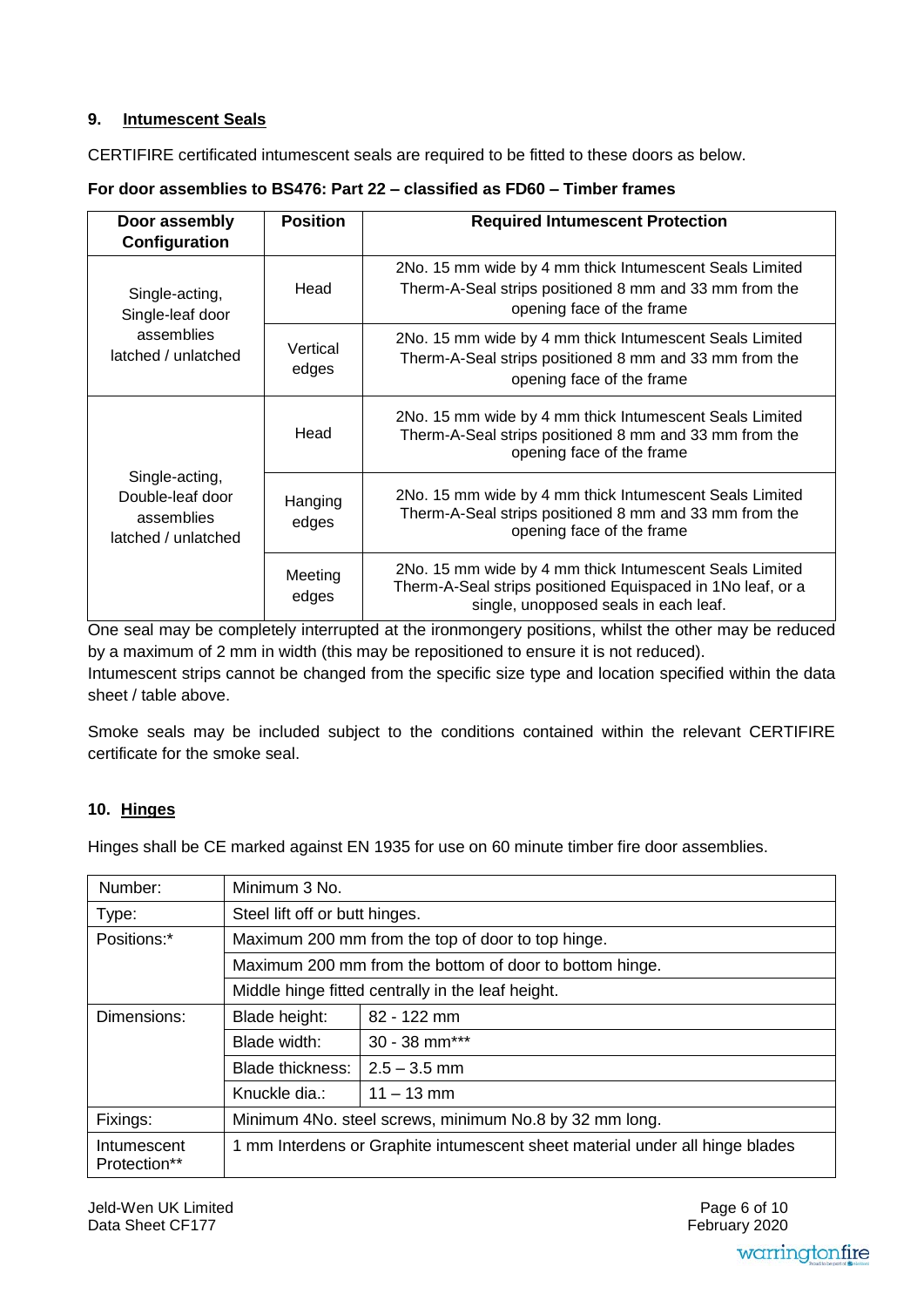\* The datum in all cases is the centreline of the hinge.

\*\* This specification overrides any requirement for additional intumescent identified in the hinge manufacturer's certification providing the hinge specification falls within the parameters identified above, specifically maximum dimensions and material.

\*\*\* Where hinges with a blade width greater than 30 mm wide are used, a continuous length of nominally 10 mm wide by 4 mm thick Therm-A-Seal intumescent shall bypass the hinge.

Any other CERTIFIRE approved hinge may be fitted, providing the hinge dimension are no greater than 10% in blade width and 25% in blade height from that approved above.

Where the Certifire approved hinge exceeds the specification given above, the minimum requirement for intumescent protection to the hinges, by-passing perimeter intumescent, and the material density and thickness for the door and frame elements given in the hinge manufacture's CERTIFIRE certificate shall apply.

Any other CERTIFIRE approved hinges may be used, subject to the conditions contained within the

# **11. Locks and Latches**

Locks / latches where fitted shall be CE Marked in accordance with EN 1935 or EN179 for use on 60 minute timber fire doors.

| Max. case dimension:     | 120 mm high by 90 mm wide by 19 mm thick                              |
|--------------------------|-----------------------------------------------------------------------|
| Max. forend dimension:   | 160 mm high by 25 mm wide                                             |
| Max. keep dimension:     | 160 mm high by 25 mm wide (excluding latch plate)                     |
| Latchbolt material:      | Steel or material with a melting point greater than or equal to 850°C |
| Position:                | Max. 1100 mm from bottom of door to centreline of lockcase            |
| Intumescent: protection* | None required                                                         |

Mortice type, automatic (sprung) latch bolt

# OR

| Max. case dimension:     | 150 mm high by 81 mm wide by 14 mm thick                                                                                                                                   |
|--------------------------|----------------------------------------------------------------------------------------------------------------------------------------------------------------------------|
| Max. forend dimension:   | 234 mm high by 24 mm wide                                                                                                                                                  |
| Max. keep dimension:     | 175 mm high by 22 mm wide (excluding latch plate)                                                                                                                          |
| Latchbolt material:      | Steel or material with a melting point greater than or equal to 850°C                                                                                                      |
| Position:                | Max. 1100 mm from bottom of door to centreline of lockcase                                                                                                                 |
| Intumescent: protection* | 1mm thick Interdens intumescent sheet material is required to fully<br>encase the lock body, with further 1 mm thick Interdens material under<br>the lock forend and keep. |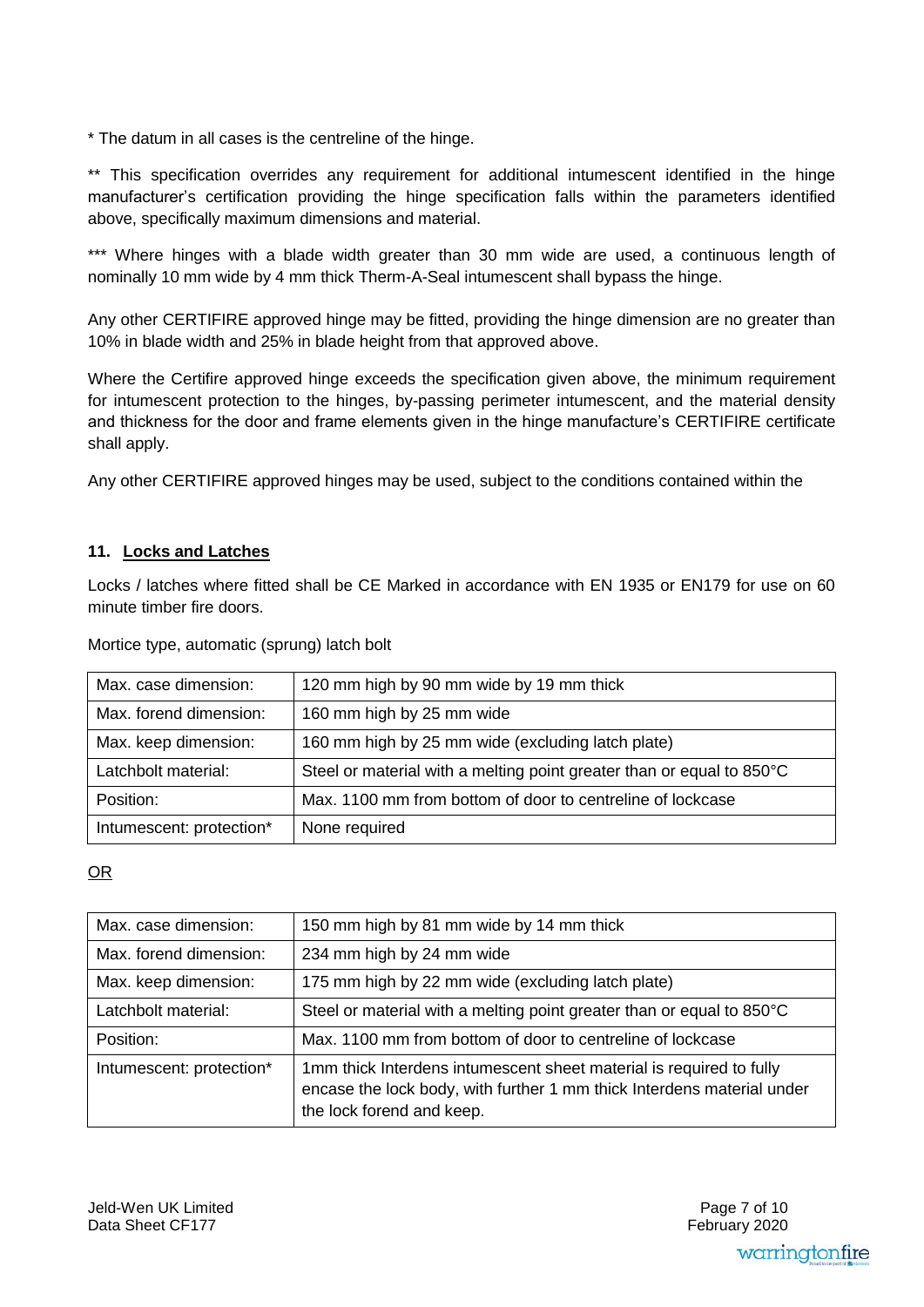\* This specification overrides any requirement for additional intumescent identified in the lock manufacturer's certification providing the lock/latch specification falls within the parameters identified above, specifically maximum dimensions and material.

Any other CERTIFIRE approved lock/latch may be fitted, providing no lock/strikeplate dimension is more than 25% of that approved above and subject to the conditions contained within the relevant certificate.

Where the Certifire approved lock/latch exceeds the specification given above, the minimum requirement for intumescent protection to the locks, latches and strikeplates, by-passing perimeter intumescent, and the material density and thickness for the door and frame elements given in the lock/latch manufacture's CERTIFIRE certificate shall apply.

Recessing for locks should result in a tight fit, allowing for any intumescent protection where required.

No restriction on type and material of mechanical lever handles and knobs.

The use of mechanical locks in conjunction with electromechanical handles must be either CERTIFIRE approved for the application or subject to specific appraisal.

# **12. Self-Closing Devices**

All doors are required to be fitted with a CERTIFIRE certificated self-closing device. The exceptions are doors kept locked shut such as service access doors. Note: closers with mechanical hold-open mechanisms are not permitted to be used. Building Regulations may identify locations within domestic locations where self-closing devices are not mandatory.

The closers shall have a power rating appropriate to the leaf sizes, subject to the closer having the ability to close the door from any angle and against any latch and/ or seals fitted. The closer shall have the ability to provide a minimum size 3 closing force. Where doors are unlatched a minimum size 3 shall be maintained.

Closers shall be CE Marked against EN 1154 and categorised as grade 1 – suitable for use on fire / smoke door assemblies.

CERTIFIRE approved closers for use with timber doors and composite frames (ITC) must be CERTIFIRE approved for this configuration specifically.

#### 10a Surface mounted overhead closers

Any CERTIFIRE approved surface mounted overhead closer may be fitted, subject to the conditions contained within the relevant certificate.

10b Transom Mounted and Concealed Closers

Not permitted

10c Floor Springs

Not permitted

Jeld-Wen UK Limited Data Sheet CF177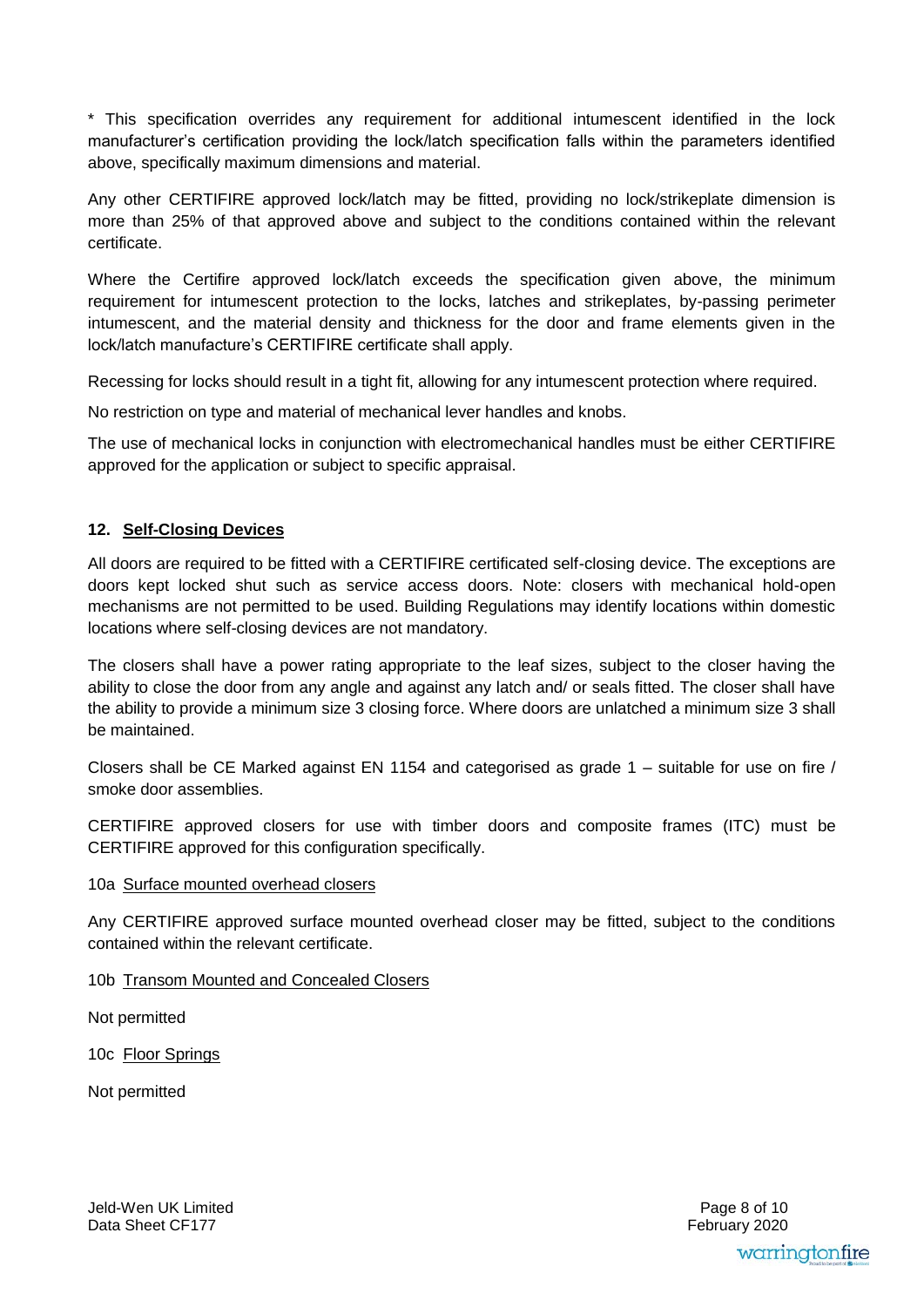## **13. Ancillary items**

# **Please note that hardware items other than those discussed within this certificate of approval are not permitted.**

#### 13a Protection plates and signage

Surface mounted plastic, steel, aluminium or brass plates are acceptable on the basis that they are:

- < 2 mm thick
- Do not occupy more than 20% of the door leaf in total, or exceed 500 mm in height for kickplates and 300 mm for mid-plates, whichever is the smaller.
- Do not wrap around the vertical edges, and on the closing face do not extend beneath the door stops (generally 40-50 mm narrower than door width)
- Plates/signage can be bonded with a thermally softening adhesive. Additionally screws may be used.

### 13b Pull Handles

Screw-fixed, bolt-fixed from the back and back-to-back fixed pull handles of steel, brass, aluminium and nylon coated, are permitted providing any through-bolt fixing is of steel.

#### 13c Flushbolts

### Not permitted (Recessed)

Barrel bolts which are wholly surface mounted and do not encroach into the door/frame gap may be fitted providing these items are screw fixed only, and not bolted through the full thickness of the door

#### 13d. Air transfer grilles

# **No site cutting of apertures permitted as this will invalidate the certification.**

Where apertures are pre-cut by Jeld-Wen UK Limited, or a CERTIFIRE approved Licensed Door Processor, Intumescent Air Transfer Grilles may be fitted on site by NON-CERTIFIRE approved staff, however, the Intumescent Air Transfer Grilles shall be CERTIFIRE approved for use in FD60 timber based doors. The air transfer grilles must be fitted into apertures prepared in line with the relevant CERTIFIRE certificate for the air transfer grille. Care must be taken to ensure all fitting instructions are followed, including any constraints imposed by the CERTIFIRE certificate with regards to position of the air transfer grille within the door assembly.

#### 13e. Letter Plates

Where letter plates are fitted, the aperture for a letter plate may be formed on site by NON-CERTIFIRE approved staff, however, the letter plates shall be CERTIFIRE approved for use in FD60 timber based doors. The letter plates must be fitted into apertures prepared in line with the relevant CERTIFIRE certificate for the letter plate. Care must be taken to ensure all fitting instructions are followed, including any constraints imposed by the CERTIFIRE certificate with regards to position of the letter plate within the door assembly.

#### 13f. Door Viewers

Jeld-Wen UK Limited Data Sheet CF177 Not permitted

 February 2020 Page 9 of 10